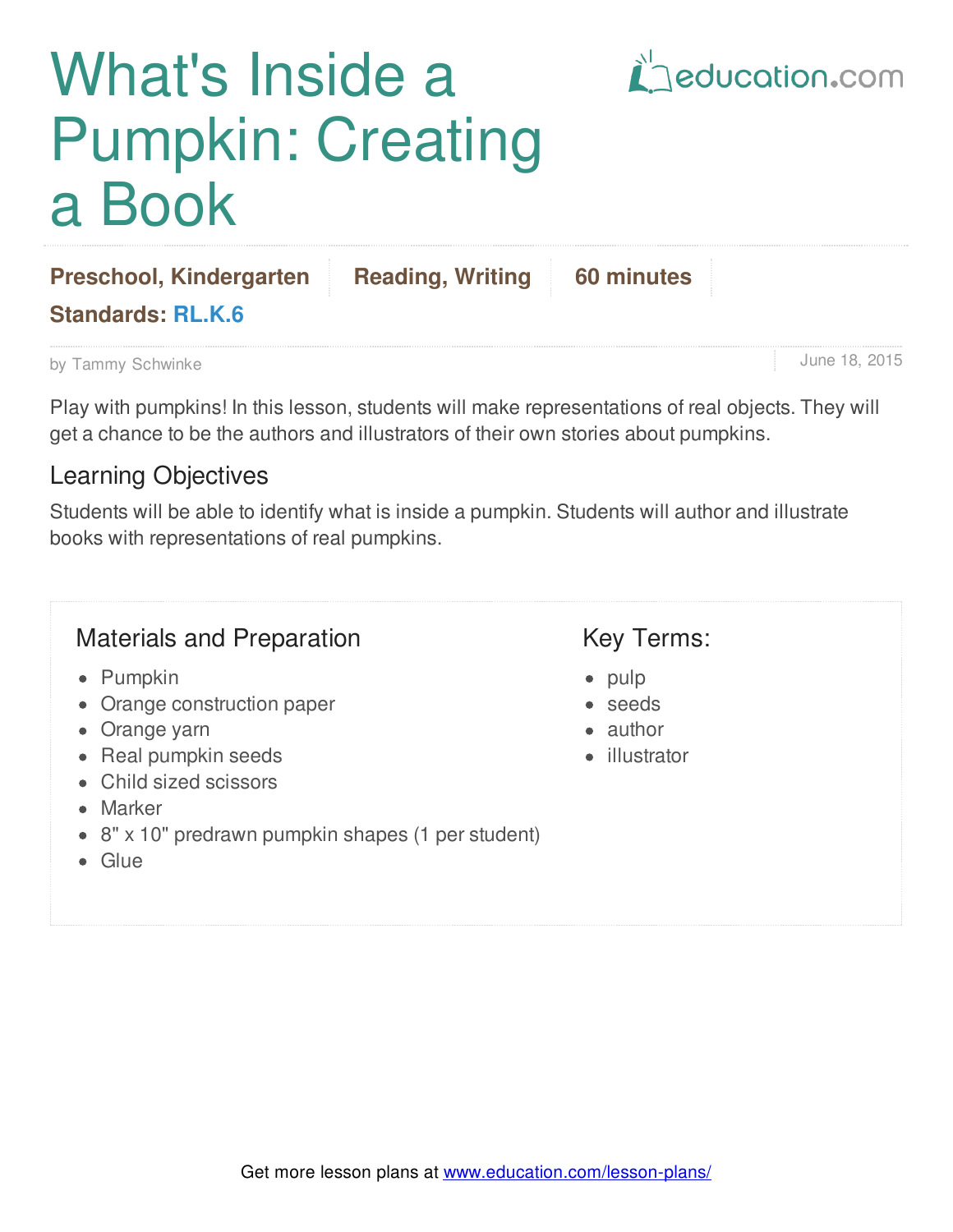# Lesson

#### Introduction *(5 minutes)*

- Begin the lesson by showing your students a real pumpkin. Pass it around so that they can feel the outside.
- Discuss what might be inside. Potential discussion questions include: *What does it look like inside? Is it soft? Is it hard? What do you do with the inside?*
- Record their responses on the board to show that spoken words can also be written.
- Explain that you will be cutting the pumpkin open so that your students can see what's inside and make a book about it.

# Explicit Instruction/Teacher Modeling *(15 minutes)*

- Cut the pumpkin open. Carry the pumpkin around to let your students see what's inside.
- Ask your students to describe what they see. Identify the **pulp**, or the soft orange part, and the **seeds**, or the part of the pumpkin that can create new pumpkins.
- Give each student one predrawn pumpkin shape, and instruct your students to cut them out.
- Have each student fold the pumpkin shape in half, creating a book.
- Ask them to label the front of their books with the title *What's Inside a Pumpkin?*
- Direct them to write the words *Author* and *Illustrator* on the front cover as well. Explain that an author writes the story, and an illustrator draws the pictures.

# Guided Practice/Interactive Modeling *(10 minutes)*

- Ask your students to offer examples of authors and illustrators of books they have read. For example, Dr. Seuss is the author of *Green Eggs and Ham*.
- Instruct your students to identify the author and illustrator of their own books. If they are able, have them write their own names next to *author* and *illustrator*.
- Direct your students to use the construction paper, glue, yarn, and seeds to represent what they see inside of the pumpkin.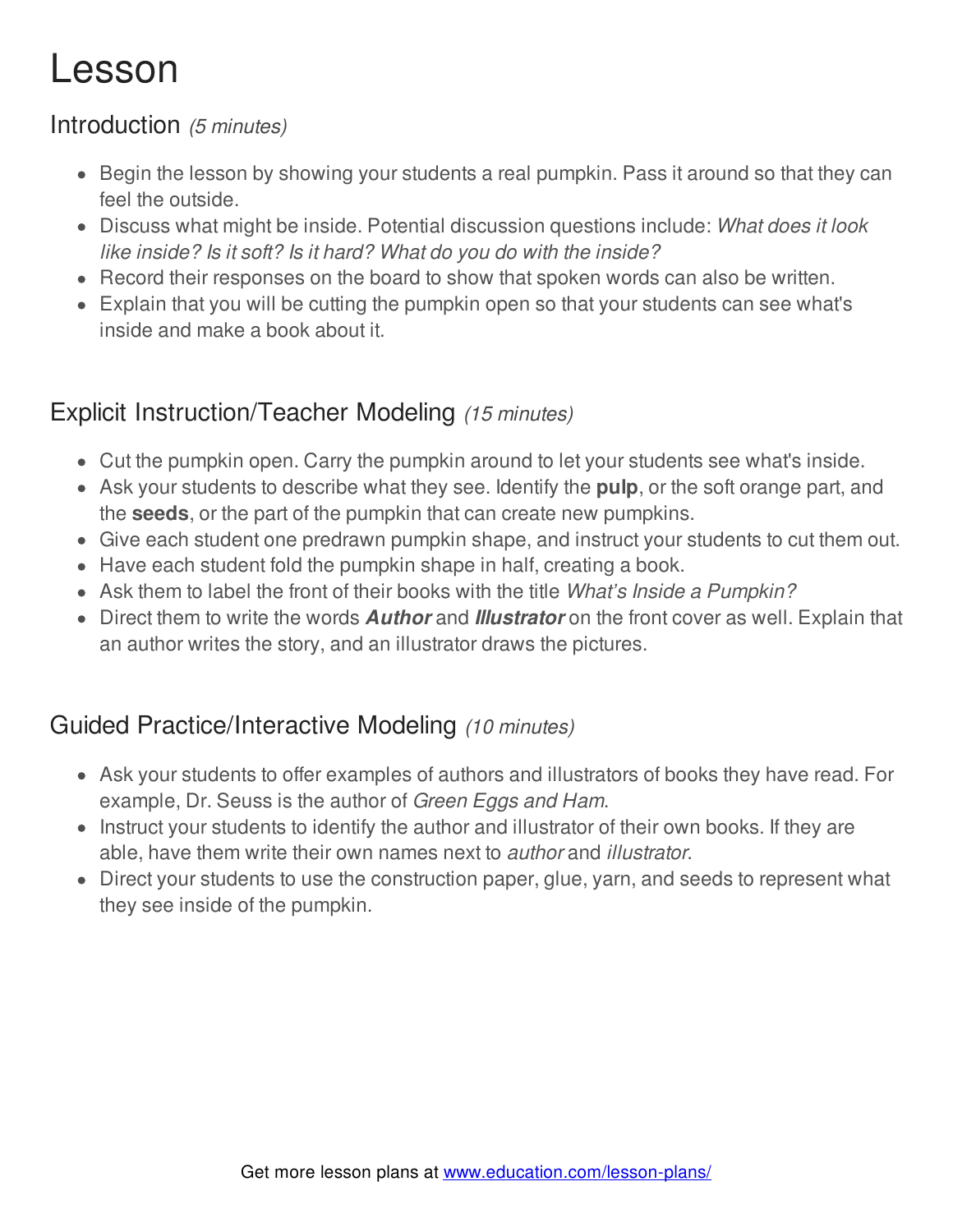### Independent Working Time *(15 minutes)*

- Have each student continue to work at her own pace to create a pumpkin representation inside of her book.
- Encourage your students to place materials inside of their books in the same way that they see the materials inside the real pumpkin. For example, if there are seeds all over the inside of the pumpkin, make sure that students put seeds all over the insides of their books.
- Go around the room, and ask each student what she sees inside the pumpkin. Ask your students to point out how they are representing the pumpkin in their books.

# Extend

# **Differentiation**

- **Enrichment:** Have your students trace and cut their own pumpkin shapes. Have the words *seeds* and *pulp* written on index cards so that more advanced students can write them independently. Encourage your students to come up with more authors and illustrators of books that they have read.
- **Support:** Help your students cut the pumpkin shape, or have a few precut ones ready for them to use. Script words for students who need assistance, or write them in their books for them.